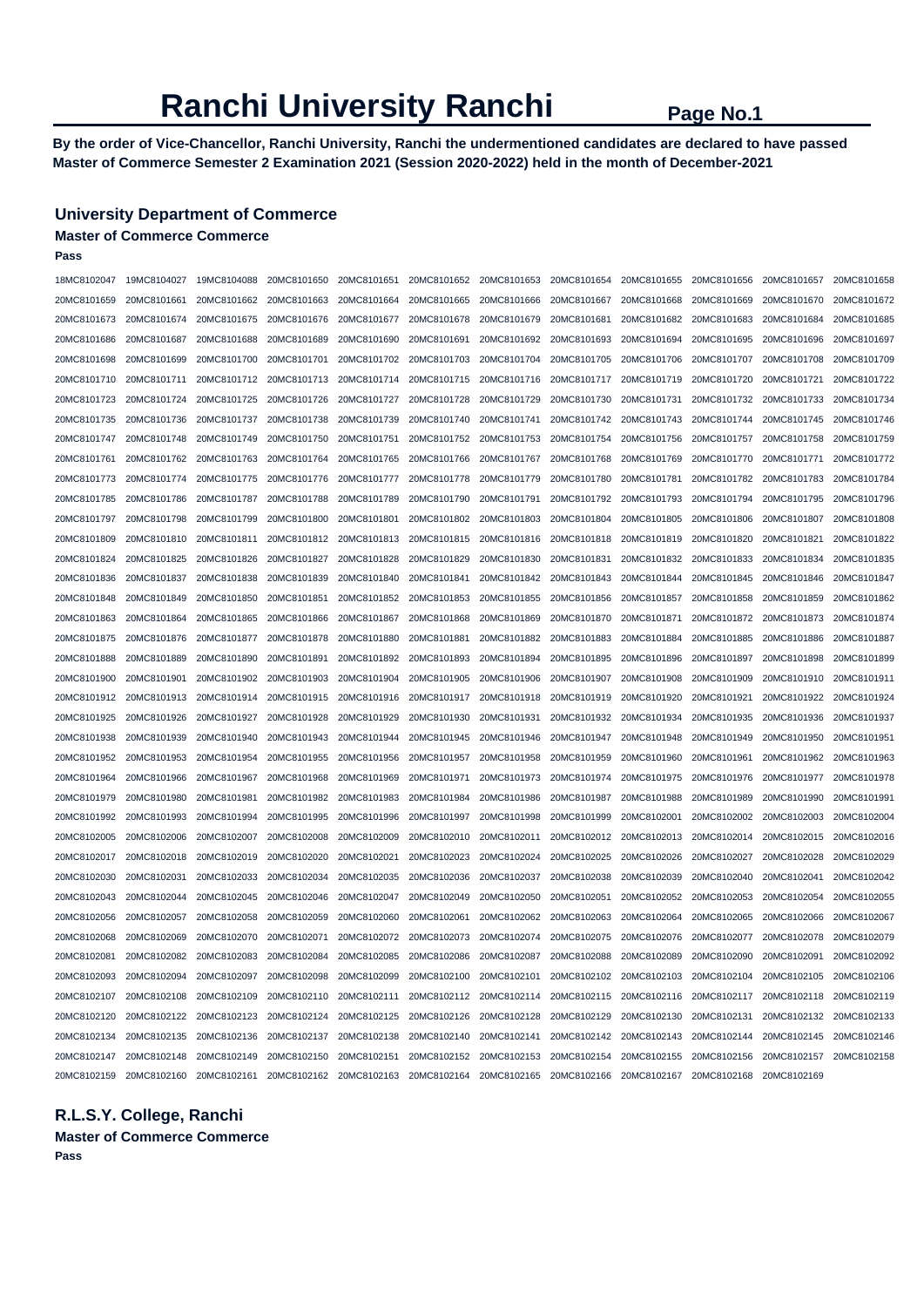### **By the order of Vice-Chancellor, Ranchi University, Ranchi the undermentioned candidates are declared to have passed Master of Commerce Semester 2 Examination 2021 (Session 2020-2022) held in the month of December-2021**

18MC8103048 19MC8102021 20MC8107034 20MC8107035 20MC8107036 20MC8107037 20MC8107040 20MC8107041 20MC8107042 20MC8107043 20MC8107044 20MC8107045 20MC8107046 20MC8107047 20MC8107049 20MC8107050 20MC8107051 20MC8107052 20MC8107053 20MC8107054 20MC8107055 20MC8107056 20MC8107057 20MC8107058 20MC8107060 20MC8107061 20MC8107062 20MC8107063 20MC8107064 20MC8107065 20MC8107066 20MC8107067 20MC8107068 20MC8107069 20MC8107071 20MC8107072 20MC8107073 20MC8107074 20MC8107076 20MC8107077 20MC8107078 20MC8107079 20MC8107080 20MC8107082 20MC8107083 20MC8107084 20MC8107085 20MC8107086 20MC8107087 20MC8107089 20MC8107091 20MC8107092 20MC8107093 20MC8107094 20MC8107095 20MC8107096 20MC8107097 20MC8107098 20MC8107099 20MC8107100 20MC8107101 20MC8107102 20MC8107103 20MC8107104 20MC8107105 20MC8107106 20MC8107107 20MC8107108 20MC8107110 20MC8107111 20MC8107113 20MC8107114 20MC8107115 20MC8107116 20MC8107118 20MC8107119 20MC8107120 20MC8107121 20MC8107122 20MC8107123 20MC8107124 20MC8107125 20MC8107126 20MC8107127 20MC8107128 20MC8107129 20MC8107130

## **Kartik Oraon College, Gumla**

## **Master of Commerce Commerce**

#### **Pass**

20MC8106460 20MC8106461 20MC8106462 20MC8106463 20MC8106464 20MC8106465 20MC8106466 20MC8106469 20MC8106470 20MC8106471 20MC8106472 20MC8106473 20MC8106474 20MC8106475 20MC8106476 20MC8106477 20MC8106478 20MC8106479 20MC8106480 20MC8106481 20MC8106482 20MC8106485 20MC8106486 20MC8106487 20MC8106488 20MC8106489 20MC8106490 20MC8106491 20MC8106492 20MC8106493 20MC8106494 20MC8106495 20MC8106496 20MC8106497 20MC8106498 20MC8106499 20MC8106501 20MC8106502 20MC8106503 20MC8106504 20MC8106505 20MC8106506 20MC8106507 20MC8106508 20MC8106510 20MC8106511 20MC8106512 20MC8106513 20MC8106514 20MC8106515 20MC8106516 20MC8106517 20MC8106519 20MC8106520 20MC8106522 20MC8106523 20MC8106525 20MC8106527 20MC8106528 20MC8106529 20MC8106530 20MC8106531 20MC8106532 20MC8106533 20MC8106534 20MC8106535 20MC8106536 20MC8106537 20MC8106538 20MC8106539 20MC8106541 20MC8106542 20MC8106543 20MC8106545 20MC8106546 20MC8106548 20MC8106549 20MC8106550 20MC8106551 20MC8106552 20MC8106553 20MC8108095

## **Birsa College, Khunti**

### **Master of Commerce Commerce**

**Pass** 

20MC8104073 20MC8104075 20MC8104076 20MC8104077 20MC8104078 20MC8104079 20MC8104080 20MC8104081 20MC8104082 20MC8104083 20MC8104084 20MC8104085 20MC8104086 20MC8104087 20MC8104088 20MC8104089 20MC8104090 20MC8104091 20MC8104092 20MC8104093 20MC8104094 20MC8104095 20MC8104096 20MC8104097 20MC8104098 20MC8104099 20MC8104100 20MC8104101 20MC8104102 20MC8104103 20MC8104104 20MC8104105 20MC8104106 20MC8104107 20MC8104108 20MC8104109 20MC8104111 20MC8104112 20MC8104113 20MC8104114 20MC8104115 20MC8104116 20MC8104117 20MC8104118 20MC8104119 20MC8104120 20MC8104121 20MC8104122 20MC8104123 20MC8104124 20MC8104125 20MC8104126 20MC8104127 20MC8104128 20MC8104129 20MC8104130 20MC8104131 20MC8104132 20MC8104133 20MC8104134 20MC8104135 20MC8104136 20MC8104137 20MC8104138 20MC8104139 20MC8104140 20MC8104141 20MC8104142 20MC8104143 20MC8104144 20MC8104145 20MC8104146 20MC8104147 20MC8104148 20MC8104149 20MC8104150 20MC8104151 20MC8104152 20MC8104153 20MC8104154 20MC8108070 20MC8108071 20MC8108072 20MC8108073 20MC8108074 20MC8108075 20MC8108076

## **Doranda College, Ranchi**

**Master of Commerce Commerce** 

**Pass**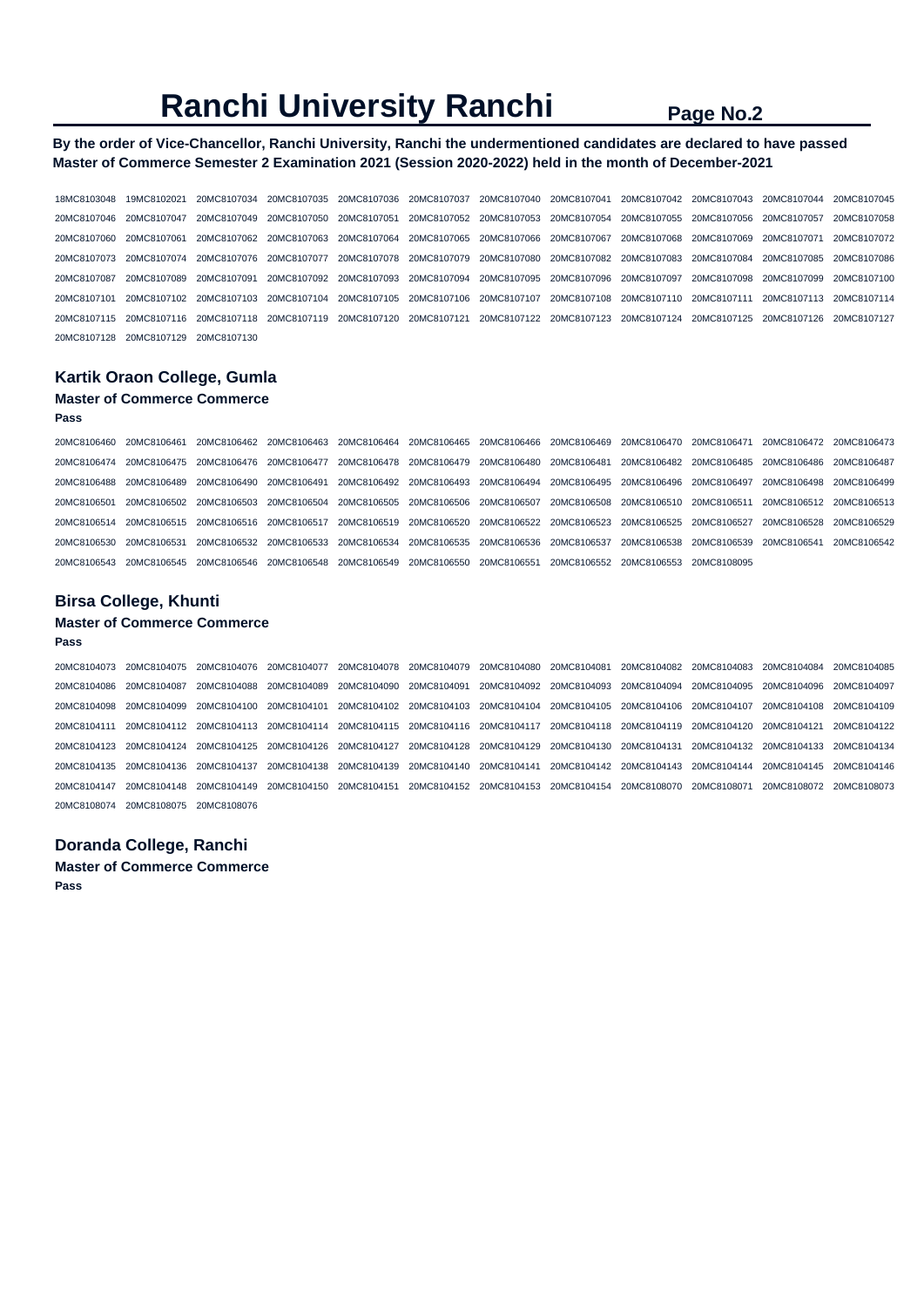**By the order of Vice-Chancellor, Ranchi University, Ranchi the undermentioned candidates are declared to have passed Master of Commerce Semester 2 Examination 2021 (Session 2020-2022) held in the month of December-2021** 

| 19MC8105935 | 19MC8106181 | 19MC8106280             | 19MC8106290 | 19MC8106299 | 19MC8106554 | 20MC8105096 | 20MC8105097             | 20MC8105098 | 20MC8105099 | 20MC8105101 | 20MC8105102 |
|-------------|-------------|-------------------------|-------------|-------------|-------------|-------------|-------------------------|-------------|-------------|-------------|-------------|
| 20MC8105103 | 20MC8105105 | 20MC8105106             | 20MC8105107 | 20MC8105108 | 20MC8105109 | 20MC8105110 | 20MC8105111             | 20MC8105112 | 20MC8105113 | 20MC8105114 | 20MC8105115 |
| 20MC8105116 | 20MC8105117 | 20MC8105118             | 20MC8105119 | 20MC8105120 | 20MC8105121 | 20MC8105122 | 20MC8105123             | 20MC8105124 | 20MC8105126 | 20MC8105127 | 20MC8105128 |
| 20MC8105129 | 20MC8105130 | 20MC8105131             | 20MC8105132 | 20MC8105133 | 20MC8105134 | 20MC8105135 | 20MC8105136             | 20MC8105137 | 20MC8105138 | 20MC8105139 | 20MC8105140 |
| 20MC8105141 | 20MC8105142 | 20MC8105143             | 20MC8105145 | 20MC8105147 | 20MC8105148 | 20MC8105149 | 20MC8105150             | 20MC8105151 | 20MC8105152 | 20MC8105153 | 20MC8105154 |
| 20MC8105155 | 20MC8105156 | 20MC8105157             | 20MC8105158 | 20MC8105159 | 20MC8105160 | 20MC8105161 | 20MC8105162             | 20MC8105163 | 20MC8105164 | 20MC8105165 | 20MC8105166 |
| 20MC8105167 | 20MC8105168 | 20MC8105169             | 20MC8105170 | 20MC8105171 | 20MC8105172 | 20MC8105173 | 20MC8105174             | 20MC8105175 | 20MC8105176 | 20MC8105177 | 20MC8105178 |
| 20MC8105179 | 20MC8105180 | 20MC8105181             | 20MC8105182 | 20MC8105183 | 20MC8105184 | 20MC8105185 | 20MC8105186             | 20MC8105187 | 20MC8105188 | 20MC8105189 | 20MC8105190 |
| 20MC8105191 | 20MC8105192 | 20MC8105193             | 20MC8105194 | 20MC8105195 | 20MC8105196 | 20MC8105197 | 20MC8105199             | 20MC8105200 | 20MC8105201 | 20MC8105202 | 20MC8105203 |
| 20MC8105204 | 20MC8105205 | 20MC8105206             | 20MC8105207 | 20MC8105208 | 20MC8105210 | 20MC8105211 | 20MC8105212             | 20MC8105213 | 20MC8105214 | 20MC8105215 | 20MC8105216 |
| 20MC8105217 | 20MC8105218 | 20MC8105219             | 20MC8105220 | 20MC8105221 | 20MC8105222 | 20MC8105223 | 20MC8105224             | 20MC8105225 | 20MC8105226 | 20MC8105227 | 20MC8105228 |
| 20MC8105230 | 20MC8105232 | 20MC8105233             | 20MC8105234 | 20MC8105235 | 20MC8105236 | 20MC8105237 | 20MC8105238             | 20MC8105239 | 20MC8105240 | 20MC8105241 | 20MC8105242 |
| 20MC8105243 | 20MC8105244 | 20MC8105245             | 20MC8105246 | 20MC8105247 | 20MC8105248 | 20MC8105249 | 20MC8105250             | 20MC8105252 | 20MC8105253 | 20MC8105254 | 20MC8105255 |
| 20MC8105256 | 20MC8105257 | 20MC8105258             | 20MC8105259 | 20MC8105260 | 20MC8105261 | 20MC8105262 | 20MC8105263             | 20MC8105264 | 20MC8105265 | 20MC8105266 | 20MC8105267 |
| 20MC8105268 | 20MC8105269 | 20MC8105270             | 20MC8105271 | 20MC8105272 | 20MC8105273 | 20MC8105274 | 20MC8105275             | 20MC8105276 | 20MC8105277 | 20MC8105278 | 20MC8105279 |
| 20MC8105280 | 20MC8105282 | 20MC8105283             | 20MC8105284 | 20MC8105285 | 20MC8105286 | 20MC8105287 | 20MC8105288             | 20MC8105289 | 20MC8105290 | 20MC8105291 | 20MC8105292 |
| 20MC8105294 | 20MC8105295 | 20MC8105296             | 20MC8105297 | 20MC8105298 | 20MC8105299 | 20MC8105300 | 20MC8105301             | 20MC8105302 | 20MC8105303 | 20MC8105304 | 20MC8105305 |
| 20MC8105306 | 20MC8105307 | 20MC8105308             | 20MC8105309 | 20MC8105310 | 20MC8105311 |             | 20MC8105312 20MC8105313 | 20MC8105315 | 20MC8105316 | 20MC8105317 | 20MC8105318 |
| 20MC8105319 | 20MC8105320 | 20MC8105321             | 20MC8105322 | 20MC8105323 | 20MC8105324 | 20MC8105325 | 20MC8105326             | 20MC8105327 | 20MC8105329 | 20MC8105331 | 20MC8105332 |
| 20MC8105333 | 20MC8105335 | 20MC8105336             | 20MC8105337 | 20MC8105338 | 20MC8105339 | 20MC8105340 | 20MC8105341             | 20MC8105342 | 20MC8105343 | 20MC8105344 | 20MC8105345 |
| 20MC8105346 | 20MC8105347 | 20MC8105348             | 20MC8105349 | 20MC8105350 | 20MC8105351 |             | 20MC8105352 20MC8105353 | 20MC8105354 | 20MC8105356 | 20MC8105358 | 20MC8105360 |
| 20MC8105361 | 20MC8105362 | 20MC8105363             | 20MC8105364 | 20MC8105365 | 20MC8105366 | 20MC8105367 | 20MC8105368             | 20MC8105369 | 20MC8105370 | 20MC8105371 | 20MC8105372 |
| 20MC8105373 | 20MC8105374 | 20MC8105375             | 20MC8105376 | 20MC8105377 | 20MC8105378 | 20MC8105379 | 20MC8105380             | 20MC8105381 | 20MC8105382 | 20MC8105383 | 20MC8105384 |
| 20MC8105385 | 20MC8105386 | 20MC8105387             | 20MC8105388 | 20MC8105389 | 20MC8105390 | 20MC8105391 | 20MC8105392             | 20MC8105393 | 20MC8105394 | 20MC8105395 | 20MC8105396 |
| 20MC8105397 | 20MC8105398 | 20MC8105399             | 20MC8105401 | 20MC8105402 | 20MC8105403 | 20MC8105406 | 20MC8105407             | 20MC8105408 | 20MC8105410 | 20MC8105411 | 20MC8105412 |
| 20MC8105414 | 20MC8105415 | 20MC8105416             | 20MC8105417 | 20MC8105418 | 20MC8108037 | 20MC8108038 | 20MC8108039             | 20MC8108040 | 20MC8108041 | 20MC8108042 | 20MC8108043 |
| 20MC8108044 | 20MC8108045 | 20MC8108046 20MC8108048 |             | 20MC8108049 | 20MC8108050 | 20MC8108051 | 20MC8108052             |             |             |             |             |

# **K.C.B. College, Bero**

# **Master of Commerce Commerce**

**Pass**  19MC8107399 19MC8107400 19MC8108939 20MC8105860 20MC8105861 20MC8105862 20MC8105863 20MC8105864 20MC8105866 20MC8105867 20MC8105868 20MC8105869 20MC8105871 20MC8105872 20MC8105873 20MC8105874 20MC8105876 20MC8105877 20MC8105878 20MC8105879 20MC8105880 20MC8105881 20MC8105882 20MC8105883 20MC8105884 20MC8105886 20MC8105887 20MC8105888 20MC8105889 20MC8105890 20MC8105891 20MC8105892 20MC8105894 20MC8105895 20MC8105896 20MC8105897 20MC8105898 20MC8105899 20MC8105900 20MC8105901 20MC8105902 20MC8105903 20MC8105905 20MC8105906 20MC8105907 20MC8105908 20MC8105909 20MC8105912 20MC8108085 20MC8108086 20MC8108087 20MC8108088 20MC8108089 20MC8108090 20MC8108091

#### **Simdega College, Simdega**

# **Master of Commerce Commerce**

**Pass** 

20MC8107517 20MC8107518 20MC8107519 20MC8107520 20MC8107521 20MC8107522 20MC8107523 20MC8107524 20MC8107525 20MC8107526 20MC8107527 20MC8107528 20MC8107529 20MC8107530 20MC8107531 20MC8107532 20MC8107533 20MC8107534 20MC8107535 20MC8108149 20MC8108150 20MC8108151 20MC8108152 20MC8108153 20MC8108154 20MC8108155 20MC8108156 20MC8108158 20MC8108160

## **S.S.Memorial College, Ranchi**

**Master of Commerce Commerce Pass**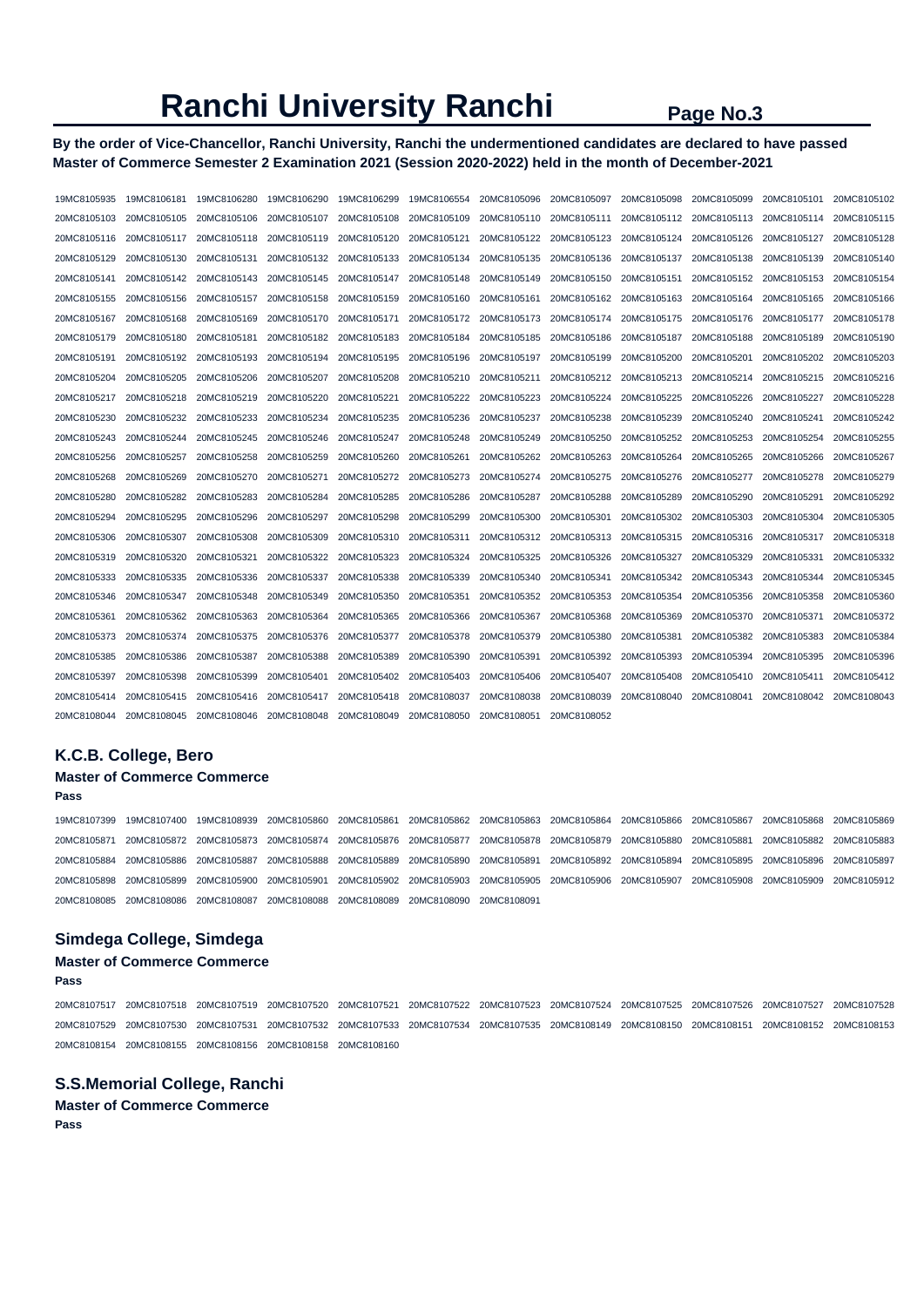**By the order of Vice-Chancellor, Ranchi University, Ranchi the undermentioned candidates are declared to have passed Master of Commerce Semester 2 Examination 2021 (Session 2020-2022) held in the month of December-2021** 

18MC8103245 19MC8104743 19MC8104774 19MC8108928 20MC8107289 20MC8107290 20MC8107291 20MC8107292 20MC8107293 20MC8107294 20MC8107295 20MC8107296 20MC8107297 20MC8107298 20MC8107299 20MC8107300 20MC8107301 20MC8107302 20MC8107303 20MC8107304 20MC8107305 20MC8107306 20MC8107307 20MC8107308 20MC8107309 20MC8107310 20MC8107311 20MC8107312 20MC8107314 20MC8107315 20MC8107316 20MC8107318 20MC8107319 20MC8107320 20MC8107321 20MC8107322 20MC8107323 20MC8107325 20MC8107326 20MC8107327 20MC8107328 20MC8107329 20MC8107330 20MC8107331 20MC8107332 20MC8107333 20MC8107334 20MC8107335 20MC8107336 20MC8107337 20MC8107338 20MC8107339 20MC8107340 20MC8107341 20MC8107342 20MC8107343 20MC8107344 20MC8107345 20MC8107346 20MC8107347 20MC8107348 20MC8107349 20MC8107350 20MC8107351 20MC8107352 20MC8107353 20MC8107354 20MC8107356 20MC8107357 20MC8107358 20MC8107359 20MC8107360 20MC8107361 20MC8107362 20MC8107364 20MC8107365 20MC8107366 20MC8107367 20MC8107368 20MC8107369 20MC8107370 20MC8107371 20MC8107372 20MC8107374 20MC8107375 20MC8107376 20MC8107377 20MC8107378 20MC8107379 20MC8107380 20MC8107381 20MC8107382 20MC8107383 20MC8107384 20MC8107385 20MC8107386 20MC8107389 20MC8107390 20MC8107391 20MC8107392 20MC8107393 20MC8107394 20MC8107395 20MC8107396 20MC8107397 20MC8107398 20MC8107399 20MC8107400 20MC8107401 20MC8107402 20MC8107403 20MC8107405 20MC8107406 20MC8107407 20MC8107408 20MC8107409 20MC8107410 20MC8107411 20MC8107412 20MC8108112 20MC8108113

#### **Y. S. Mahavidyalaya,Dhurwa,Ranchi**

## **Master of Commerce Commerce**

**Pass** 

20MC8107892 20MC8107894 20MC8107895 20MC8107896 20MC8107897 20MC8107898 20MC8107899 20MC8107900 20MC8107901 20MC8107902 20MC8107903 20MC8107904 20MC8107905 20MC8107906 20MC8107907 20MC8107908 20MC8107909 20MC8107910 20MC8107911 20MC8107912 20MC8107913 20MC8107914 20MC8107915 20MC8107916 20MC8107917 20MC8107918 20MC8107919 20MC8107920 20MC8107921 20MC8107922 20MC8107923 20MC8107924 20MC8107926 20MC8107927 20MC8107928 20MC8107929 20MC8107930 20MC8107932 20MC8107933 20MC8107934 20MC8107935 20MC8107936 20MC8107937 20MC8107938 20MC8107939 20MC8107940 20MC8107941 20MC8107942

#### **Gossner College, Ranchi**

### **Master of Commerce Commerce**

#### **Pass**

19MC8106835 20MC8107699 20MC8107700 20MC8107701 20MC8107702 20MC8107703 20MC8107704 20MC8107705 20MC8107706 20MC8107707 20MC8107708 20MC8107709 20MC8107710 20MC8107711 20MC8107712 20MC8107714 20MC8107715 20MC8107716 20MC8107717 20MC8107718 20MC8107719 20MC8107720 20MC8107721 20MC8107722 20MC8107723 20MC8107724 20MC8107725 20MC8107726 20MC8107727 20MC8107728 20MC8107729 20MC8107730 20MC8107731 20MC8107732 20MC8107733 20MC8107734 20MC8107735 20MC8107736 20MC8107737 20MC8107738 20MC8107739 20MC8107740 20MC8107741 20MC8107742 20MC8107743 20MC8107744 20MC8107745 20MC8107746 20MC8107747 20MC8107748 20MC8107749 20MC8107750 20MC8107751 20MC8107752 20MC8107753 20MC8107754 20MC8107755 20MC8107756 20MC8107757 20MC8107758 20MC8107759 20MC8107760 20MC8107761 20MC8107762 20MC8107763 20MC8107764 20MC8107765 20MC8107767 20MC8107768 20MC8107769 20MC8107770 20MC8107771 20MC8107772 20MC8107773 20MC8107774 20MC8107775 20MC8107776 20MC8107777 20MC8107778 20MC8107779 20MC8107780 20MC8107781 20MC8107782 20MC8107783 20MC8107784 20MC8107785 20MC8107787 20MC8107788 20MC8107789 20MC8107790 20MC8107791 20MC8107792

ex Singl

**(Dr.G.K.Singh) Director (EDPC)**

> **-Sd-Controller of Examinations**

Memo No.: RU/EX/EDPC-133-142/2022 Date:25-01-2022